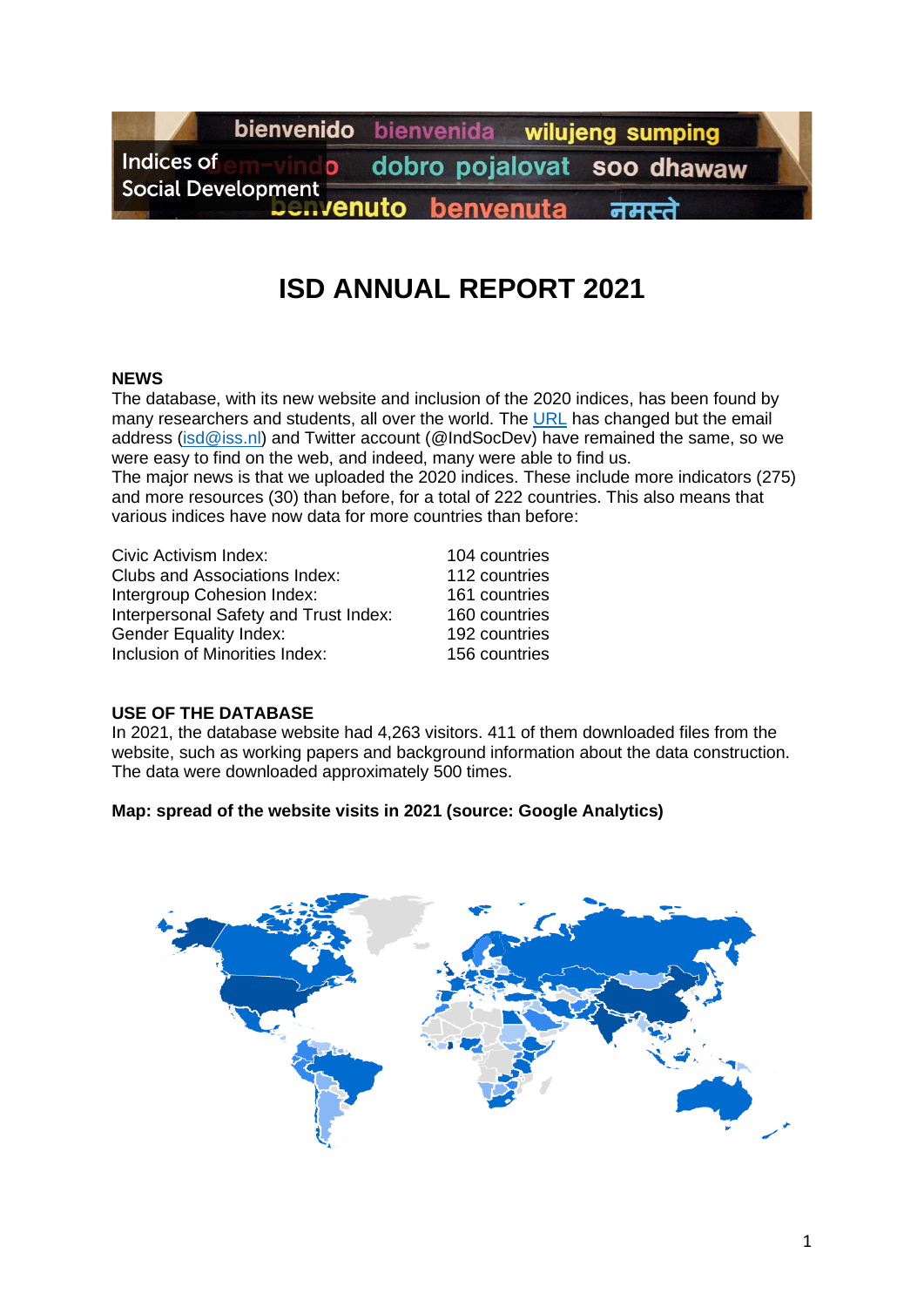The regional spread of users is very wide. The map shows that most users are from the United Kingdom, United States, Netherlands, China, India, and Ghana, each with over 200 individual visitors.

### **PUBLICATIONS WITH THE INDICES**

The ISD team itself has focused on constructing the 2020 indices. However, various external researchers have used the data in their own research. Below, we show a few of the 2021 publications that have used the data.

- Aparicio, S. and Audretsch, D. and Urbano, D. (2021) ['Does Entrepreneurship Matter for](https://dro.dur.ac.uk/30269/1/30269.pdf?DDD2+cwxv81)  [Inclusive Growth? The Role of Social Progress Orientation.](https://dro.dur.ac.uk/30269/1/30269.pdf?DDD2+cwxv81)', Entrepreneurship research journal, 11 (4). p. 20190308.
- Delsignore, Gabriela, Alejandra Aguilar-Latorre and Bárbara Oliván-Blázquez, ['Measuring](https://journals.sagepub.com/doi/pdf/10.1177/1440783321991655)  [happiness in the social sciences: An overview',](https://journals.sagepub.com/doi/pdf/10.1177/1440783321991655) Journal of Sociology, 2021, Vol. 57(4) 1044 –1067.
- Ezirim, Gerald E., Peter O. Mbah, Ejikeme J. Nwagwu, Ikechukwu Charles Eze, George C. Nche & JohnBosco C. Chukwuorji, ['Trust and Trustworthiness in a Sub-Saharan](https://link.springer.com/article/10.1007/s11205-020-02536-z)  [African Sample: Contributions of Personality and Religiosity, Social Indicators Research'](https://link.springer.com/article/10.1007/s11205-020-02536-z), (2021) 153 153: 1087–1107.
- Mansouri, Fethi, and Amanuel Elias, ['The Intercultural Dialogue Index \(ICDI\): An](https://link.springer.com/content/pdf/10.1007/s11205-021-02616-8.pdf) Index for [Assessing Intercultural Relations,'](https://link.springer.com/content/pdf/10.1007/s11205-021-02616-8.pdf) Social Indicators Research (2021) 155:411–453.
- Salman, Mohd & Pankaj Gupta, ['Corporate Social Responsibility and Social](https://www.jswep.in/uploads/3/1/7/2/31729069/060402_corporate_social_responsibility_social_development_and_social_work.pdf)  [Development: New Vistas of Social Work Practice in India',](https://www.jswep.in/uploads/3/1/7/2/31729069/060402_corporate_social_responsibility_social_development_and_social_work.pdf) Journal of Social Work Education and Practice 6(4) 10-19, 2021.

## **DATABASE SUMMARY INFORMATION**

The Indices of Social Development (ISD) database is hosted by the International Institute of Social Studies and brings together 275 indicators, synthesizing them into a usable set of six composite measures to track how different societies perform along six dimensions of social development:

- *Civic Activism*, measuring use of media and protest behaviour
- *Clubs and Associations*, defined as membership in local voluntary associations
- *Intergroup Cohesion*, which measures sectarian tensions between social groups
- *Interpersonal Safety and Trust*, focusing on perceptions and incidences of crime and personal transgressions
- **Gender Equality, reflecting gender discrimination in home, work and public life.**
- *Inclusion of Minorities*, measures levels of discrimination against vulnerable groups such as indigenous peoples, migrants, refugees, or lower caste groups.

The database is freely available online and part of the Creative Commons and can be accessed through the following link: [https://isd.iss.nl](https://isd.iss.nl/) The data are also safely stored in the Dutch Academic data repository [DANS.](https://dans.knaw.nl/en)